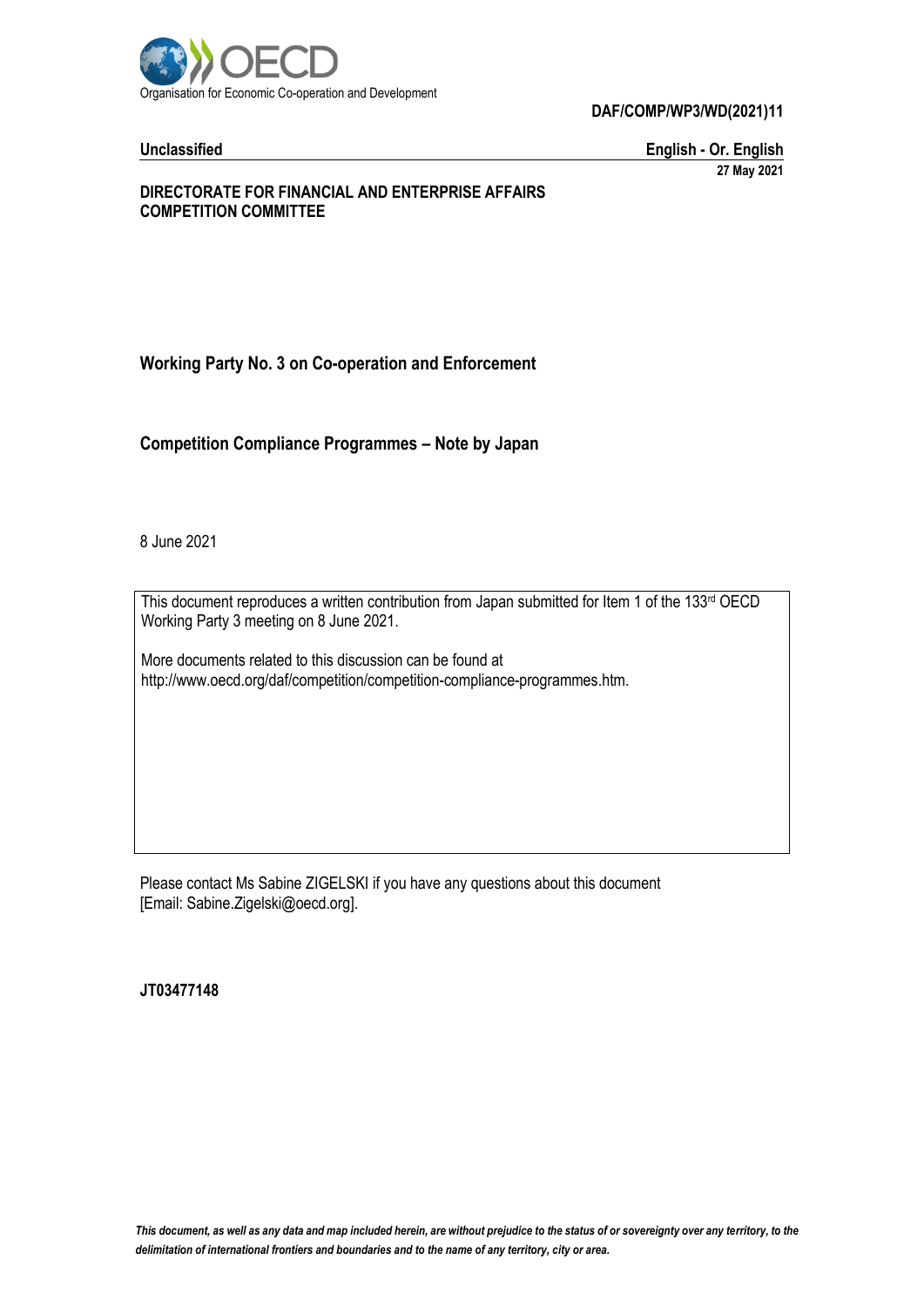# *Japan*

# **1. Introduction**

1. The Japan Fair Trade Commission (hereinafter referred to as the "JFTC") has strengthened its enforcement power against violations of the Antimonopoly Act (hereinafter referred to as the "AMA") in the amendments of the AMA to date, by increasing the surcharge calculation rate and by other means, aiming to enhance its deterrent power against violations of the AMA.

2. Enterprises and trade associations (hereinafter referred to as "Enterprises") that commit a violation of the AMA can also be subject to sanctions based on laws and regulations other than the AMA. Therefore, there is an increasing need for Enterprises to establish an effective competition compliance system to prevent and withdraw from violations of the AMA.

3. This contribution paper, focusing on the AMA compliance, (1) outlines the sanctions against violations of the AMA that have led to the improvement of the AMA compliance awareness of Enterprises, (2) introduces the efforts of Enterprises regarding the AMA compliance, and (3) refers to the meaning and the significance of the AMA compliance in the commitment procedure and the revised leniency program introduced in the recent amendments of the AMA.

# **2. Institutional Background of the AMA Compliance**

# **2.1. Outline of Cease and Desist Order and Surcharge Payment Order by the JFTC**

4. Following the series of amendments of the AMA since the 2000's which strengthened sanctions against violations of the AMA, the more strict enforcement of the AMA by the JFTC raised awareness of Enterprises concerning the AMA compliance. The outline of the administrative measures taken by the JFTC is as follows:

#### *2.1.1. Cease and Desist Order<sup>1</sup>*

5. The JFTC may issue a cease and desist order to the Enterprises found to have committed violations of the AMA such as Private Monopolization, Unreasonable Restraint of Trade (cartels and bid rigging), or Unfair Trade Practices, to make them cease such violations or take measures to prevent recurrences.

6. From the viewpoint of the AMA compliance, the JFTC may order cease and desist measures such as the establishment or revision of guidelines for the AMA compliance, periodic training and audits of sales staff, the development of internal rules concerning the disciplinary actions against executives and employees involved in violations of the AMA, and the establishment of an effective internal reporting system that may give an appropriate consideration for whistleblowers. There have been many actual cases, where the JFTC ordered some of the above mentioned measures, for example, the case against JFE Engineering Corporation and 39 other enterprises in 2005; the case against the participants

<sup>1</sup> Article 7, Paragraphs (1) and (2), Article 8-2, Paragraphs (1) through (3), Article 17-2, Paragraphs (1) and (2), and Article 20, Paragraphs (1) and (2) of the AMA.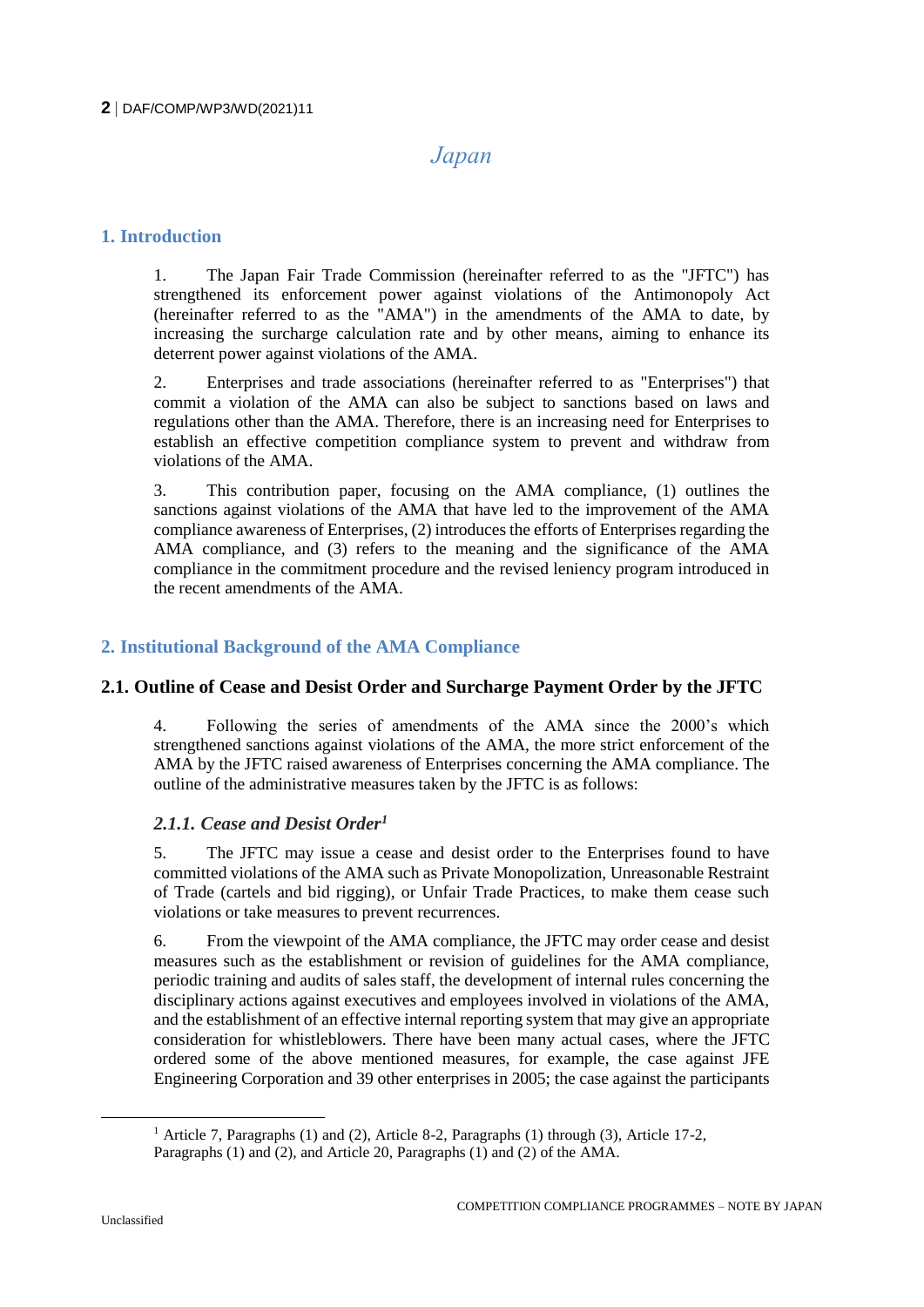in bidding ordered by Central Japan Railway Company for the construction of the Shinagawa and Nagoya new terminal stations for the Chuo Shinkansen using the superconducting maglev system<sup>2</sup> in 2020 and the case against drug manufacturers and distributors of CALVAN Tablets<sup>3</sup> in 2020. Enterprises that fail to comply with a cease and desist order after it has become final and binding are punished by imprisonment with work for not more than two years or by a fine of not more than three million yen (Article 90, Item (iii) of the AMA).

#### *2.1.2. Surcharge Payment Order<sup>4</sup>*

7. If an enterprise has committed a violation of the AMA that is subject to surcharge such as Private Monopolization, Unreasonable Restraint of Trade (cartels and bid rigging), the JFTC must order the enterprise to pay a surcharge to the national treasury.

8. Particularly, since the amendment of the AMA in 2005, further efforts have been made to enhance the deterrence of violations of the AMA through the reviews on the surcharge system, such as raising the surcharge calculation rates and the introduction of the leniency program.

9. In the amendment in 2005, the JFTC introduced the leniency program, in which the amount of surcharge would be reduced at a predetermined rate or exempted according to the order of application when the enterprise who had committed a violation of the AMA reported the details of the violation to the JFTC.

10. In the recent amendment of the AMA in 2019, the calculation basis, calculation rate of the surcharge, and other factors were revised so that appropriate amount of surcharge could be imposed even in recent complex and diversified cases. Specifically, the calculation period, that is, the basis of calculation, was revised as " traceable back to 10 years from the date on which the JFTC started investigation" (the period was 3 years before the revision). In addition, with regard to the surcharge calculation rate, namely the scheme concerning the increased surcharge calculation rate for the enterprises which played leading roles in infringements, the following cases were newly added to its subject: (i) an act of enterprises requiring other enterprises to obstruct the JFTC's investigations, and (ii) an infringement of an enterprise, of which wholly-owned subsidiaries have received the surcharge payment order within the past 10 years, and which has succeeded the business of enterprises which violated the AMA within the past 10 years.

#### **2.2. Civil Procedures**

11. In addition to the administrative measures mentioned in above (1), violations of the AMA involve the risk of civil liability for compensation of damages as described below. This has also prompted the need to establish the AMA compliance program in Enterprises.

#### *2.2.1. Liability without Fault for Damages (Article 25 of the AMA)*

12. Pursuant to Article 25 of the AMA, once a cease and desist order has become final and binding, any enterprise or trade association that has committed Private Monopolisation,

<sup>2</sup> <https://www.jftc.go.jp/en/pressreleases/yearly-2020/December/201222.html>

<sup>3</sup> <https://www.jftc.go.jp/en/pressreleases/yearly-2020/March/200305.html>

<sup>4</sup> Article 7-2, Paragraph (1), Article 7-9, Paragraphs (1) and (2), Article 8-3, and Articles 20-2 through 20-6 of the AMA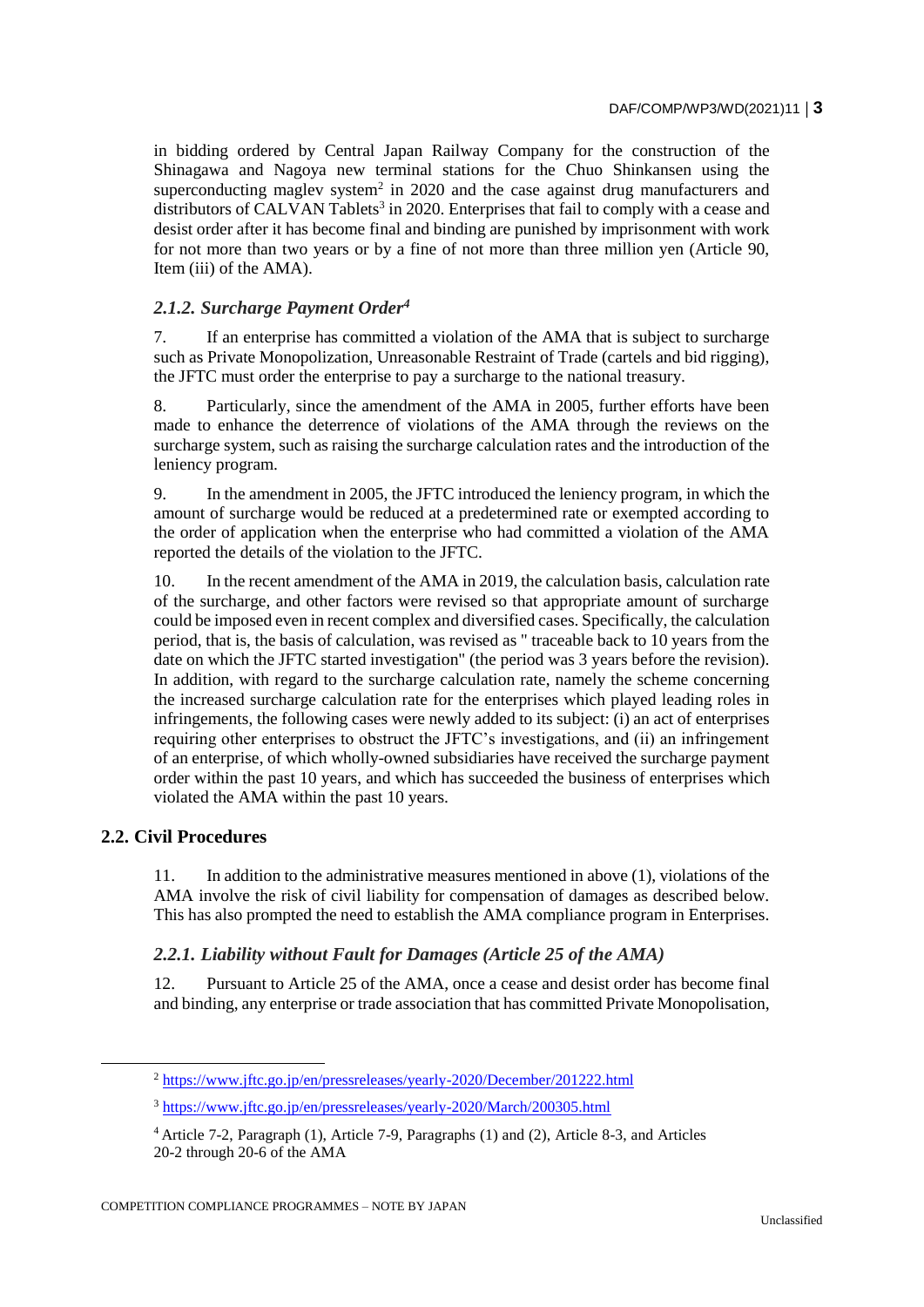Unreasonable Restraint of Trade, Unfair Trade Practices, etc. is liable for faultless (i.e. nonexistence of intention or negligence) damages suffered by another party.

#### *2.2.2. Action for Pursuing Liability, etc. by Shareholder (Article 847 of the Companies Act)*

13. "Action for Pursuing Liability, etc." is an action filed by a stock company's shareholder, on behalf of the stock company, for pursuing the liability of the stock company's executives when the stock company does not pursue the liability of the executives. In the context of a violation of the AMA, a shareholder, on behalf of a company, can file an action pursuing the liability of its executives for damages that company suffers due to its executives' involvement in a violation of the AMA such as their acquiescence to the violation, or a defect in the internal control system.

14. There is an increasing risk that the executives of companies involved in a violation of the AMA are pursued for their liability in the shareholder lawsuit. For example, Sumitomo Electric Industries, Ltd. received a surcharge payment order total of about 8.8 billion yen from the JFTC in 2010 and 2012 in the cartel case of optical fiber cable products. The shareholders of Sumitomo Electric Industries, Ltd. claimed that 22 executives of the company had caused damages to the company due to (i) the involvement in or acquiescence to the cartel; (ii) the breach of the obligation to establish an internal control system for the prevention of cartels; (iii) the breach of the obligation to establish an internal control system for the leniency application and (iv) the negligence in applying for the leniency program, and demanded them the equivalent amount of damages. Subsequently, a settlement was reached in which the executives agreed to pay 520 million yen to the company.

# *2.2.3. Damages in Torts (Article 709 of the Civil Code)*

15. A victim that has suffered a damage due to a violation of the AMA may seek a compensation for the damage based on the provisions of Article 709 of the Civil Code, which provides damages in torts. However, in this case, the victim is required to prove the intention or negligence of whom commit the violation of the AMA.

#### **2.3. Others**

# *2.3.1. Response by Public Procurement Bodies or Other Regulatory Bodies to Enterprises Committed Bid Rigging*

16. When Enterprises commit bid rigging in a public procurement, the public procurement bodies may suspend the designation of them for bids or demand a penalty.

17. In addition, in accordance with provisions of the Construction Business Act, enterprises in construction business who obtain a license from the Minister of Land, Infrastructure, Transport and Tourism and undertake public constructions may be subject to an order of business suspension by the Minister of Land, Infrastructure, Transport and Tourism or the Prefectural Governors if they violate laws and regulations including the AMA.

#### *2.3.2. Response by the JFTC to Public Procurement Bodies*

18. In bid rigging cases in which the officials of ordering public procurement bodies involve (i.e. instructing or enticing Enterprises to commit bid rigging), the JFTC does not only takes administrative measures against the Enterprises pursuant to the AMA, but also requires the public procurement bodies to implement improvement measures based on the Act for the Prevention of Collusive Bidding at the Initiative of Government Officials as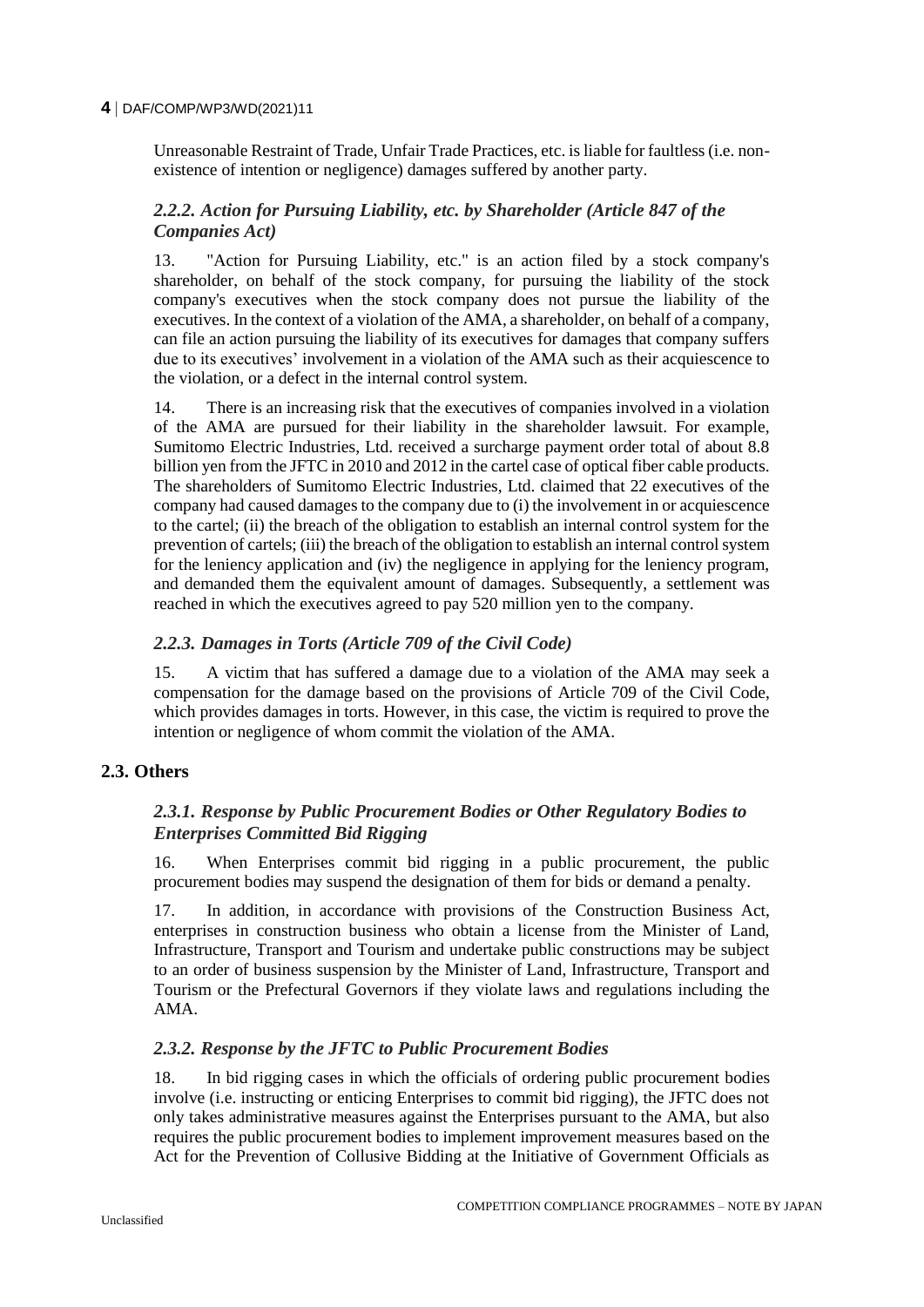institutional treatments to prevent public procurement bodies from inducing violations of the AMA.

#### **3. Actual Status of the AMA Compliance in Enterprises**

19. The following is the overview of the actual status of awareness and efforts of Enterprises concerning the AMA compliance in Japan in response to the strengthened enforcement against violations of the AMA mentioned in above 2, which is based on factfinding surveys conducted by the JFTC.

#### **3.1. Efforts by Enterprises (Fact-Finding Report Published in 2012)**

#### *3.1.1. Background of the Fact-Finding Survey*

20. The JFTC conducted a fact-finding survey in order to grasp and analyze the state of efforts by enterprises regarding the AMA compliance, to clarify current problems and issues, and to present various measures for further improvement. In this survey, the JFTC sent a questionnaire to 1681 enterprises listed in the first section of the Tokyo Stock Exchange, and received responses from 879 enterprises. In addition, the JFTC conducted interviews with the enterprises that mentioned interesting cases in the response to the questionnaire. The JFTC published a report which summarized the results of the survey in 2012.

#### *3.1.2. Significance of Promoting Awareness of the AMA Compliance*

21. In the questionnaire survey, the JFTC asked what the costs that could be avoided and the benefits that could be obtained by promoting the AMA compliance. In addition, the JFTC also asked what costs were caused by insufficient AMA compliance system. The following are some of the responses to the questionnaire.

- The benefit is maintaining / improving the brand image of the enterprise, maintaining / improving the trust from its business partners and shareholders, and avoiding potential sanction risks.
- When our enterprise was subject to legal action for violating the AMA, we recognized that there was no economic merit from committing bid rigging because of surcharge payment, decline in stock price, debarment from bidding for public contracts and claims for damages from customers.

#### *3.1.3. Establishment of Compliance Programs According to the Actual Situation*

22. Since the risk of the AMA violation of each enterprise differs depending on its business activities and market environments, etc., enterprises need to take AMA compliance measures in accordance with the actual circumstances particular to them, instead of adopting the measures uniformly presented in a model compliance program. In the responses to the questionnaire survey, some enterprises mentioned the following efforts.

 Since general-purpose products could easily be a subject of a cartel, we considered that the business divisions dealing with such products had a high risk of violating the AMA, and therefore we conducted an internal investigation with priority in such divisions. As a result, we found a conduct deemed to violate the AMA and we were able to apply for the leniency program.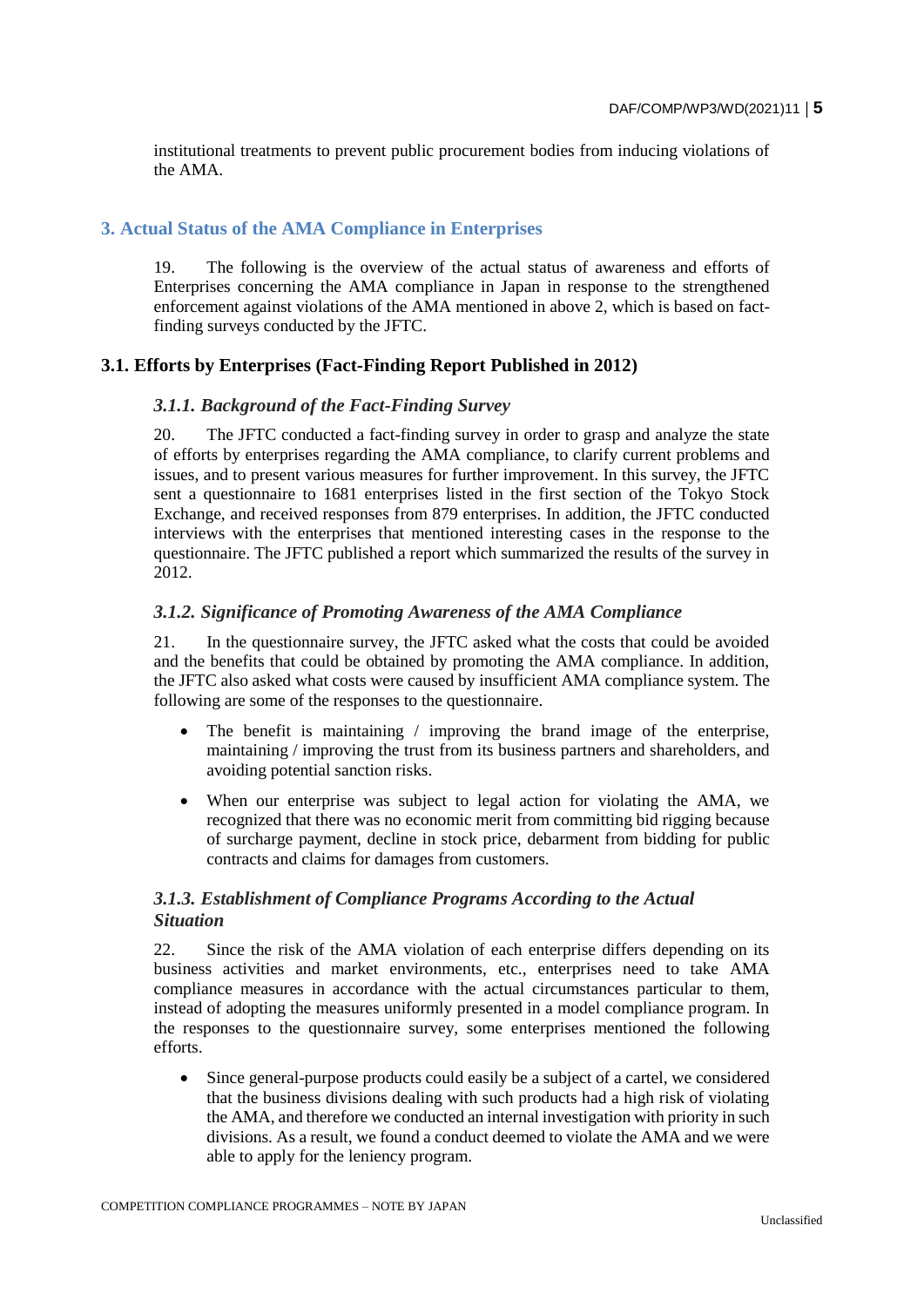We began trainings for the employees of the factory without a sales division who had not been previously provided the training on the AMA, because joint developments with other enterprises in the same industry had increased and those employees had had more opportunities to come in contact with the employees of the other enterprises.

# *3.1.4. Implementation of Audits on the AMA and Application for the Leniency Program*

23. In the questionnaire survey, 57.2% of the enterprises responded that they regularly implemented internal audits on the AMA, and 14.2% of them answered that they found cases that might lead to violations of the AMA.

24. In addition, when asked whether they would like to apply for the leniency program in a case where an employee was likely to be involved in a cartel / bid rigging, 51.1% of the enterprises responded that they would apply for the leniency program, while 42.2% responded that they were not sure whether they would apply or not. And the survey also revealed that only 3.2% established a crisis management manual for violations of the AMA.

# *3.1.5. Proposals from the JFTC*

25. In the report, the JFTC recommended enterprises to take following measures for the crisis management: (1) prevention of violations of the AMA through trainings for employees, etc., (2) detection of violations of the AMA at an early stage through audits, etc., and (3) dealing appropriately with violations of the AMA in through advance development of a crisis management manual on violations of the AMA including policies on the application for the leniency program.

#### **3.2. Efforts by Trade Associations (Fact-Finding Report Published in 2016)**

#### *3.2.1. Background of the Fact-Finding Survey*

26. The JFTC conducted a fact-finding survey in order to grasp the approach of compliance in trade associations. In this survey, the JFTC sent a questionnaire to 1041 trade associations and received responses from 696 trade associations. In addition, the JFTC conducted interviews with the trade associations which mentioned interesting cases in the responses to the questionnaire. The JFTC published a report which summarized the results of the survey in 2016.

#### *3.2.2. Outline of the Results of the Survey*

27. From the following results of the survey, it became clear that the efforts for the AMA compliance were insufficient in the trade associations.

- 22.1% of the trade associations responded that they had a manual for the AMA compliance
- 14.1% of the trade associations responded that they provided their staff with trainings on the AMA
- 8.5% of the trade associations responded that they implemented audits on the AMA
- 90.1% of the trade associations responded that they did not support member enterprises with developing a crisis management manual on violations of the AMA.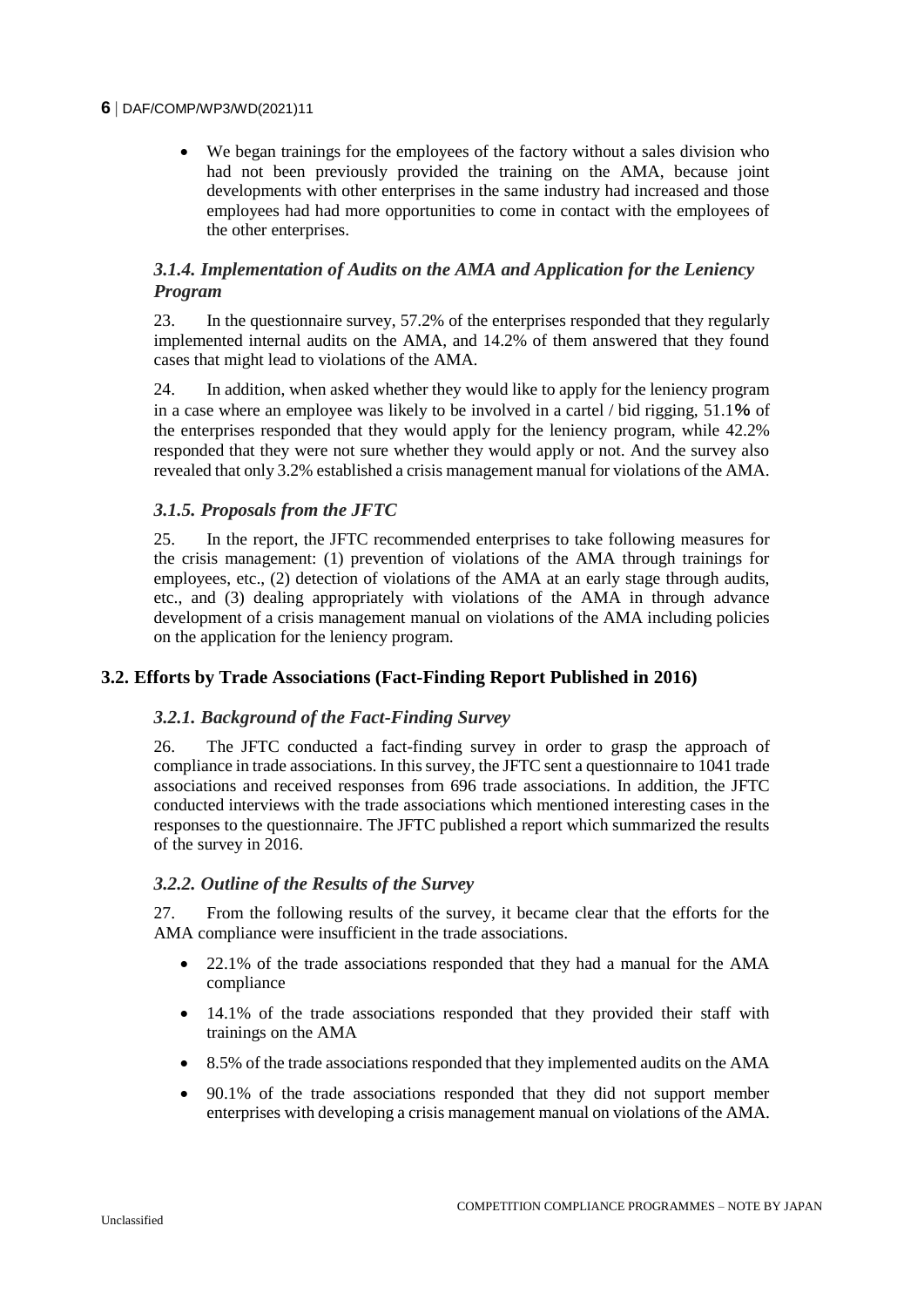28. There seem to be two reasons why the trade associations responded in a way mentioned above. The first is that many trade associations were little aware of efforts for the AMA compliance as they recognized that respective member enterprises should mainly make an effort to address the AMA compliance matters. The second is that compliance efforts, especially those requiring a certain scale of human resources, were difficult for trade associations to implement because the most of the trade associations covered by this survey had less than 10 office clerks.

## *3.2.3. Proposals from the JFTC*

29. The JFTC encouraged trade associations to make an effort to implement the AMA compliance depending on the scale and capacity and proposed that efforts requiring human resources such as training seminars should be carried out by multiple trade associations or by outsourcing.

#### **3.3. Advocacy Efforts by the JFTC to Raise Awareness of the AMA Among Enterprises**

30. As can be seen especially from the result of the fact-finding survey in above (1), it can be evaluated to a certain extent that the awareness of the establishment of the AMA compliance system has been improved against the backdrop of the sanction cost for violations of the AMA. However, as mentioned especially in above (2), there remain problems that need to be improved, and it is desirable for the JFTC to further enhance awareness of the AMA in Enterprises.

31. The JFTC mainly implements following advocacy activities to further improve awareness of the AMA which is a prerequisite for the AMA compliance in Enterprises: (1) dispatching JFTC staff as resource persons to workshops and seminars on the AMA organized by trade associations, consumer associations, local governments, etc., (2) holding discussions, etc. on the enforcement of the AMA between experts and JFTC commissioners, and (3) dispatching JFTC staff as resource persons to workshops on the Act for the Prevention of Collusive Bidding at the Initiative of Government Officials organized by public procurement organizations. The number of advocacy events for the last three years is shown in the table below.

#### **Table 1.**

| Events                                                                                                              | 2018 | 2019 | 2020 |
|---------------------------------------------------------------------------------------------------------------------|------|------|------|
| Dispatch of Resource Persons based on Requests from Trade Associations, Consumer Groups,<br>Local Governments, etc. | 165  | 176  | 110  |
| Discussions, etc. with Experts                                                                                      | 95   | 91   | 60   |
| Dispatch of Resource Persons based on Requests from Public Procurement Agencies                                     | 283  | 314  | 153  |

32. In addition to the above mentioned activities, the JFTC provides consultation for Enterprises on whether or not a specific act to be carried out by Enterprises may conflict with the provisions of the AMA. The JFTC compiles the outline of the leading consultation cases which seem to be helpful for Enterprises, besides consulters, and publishes it every year. These activities are expected to lead to further understanding of the AMA and introduction of measures to prevent violations of the AMA by Enterprises.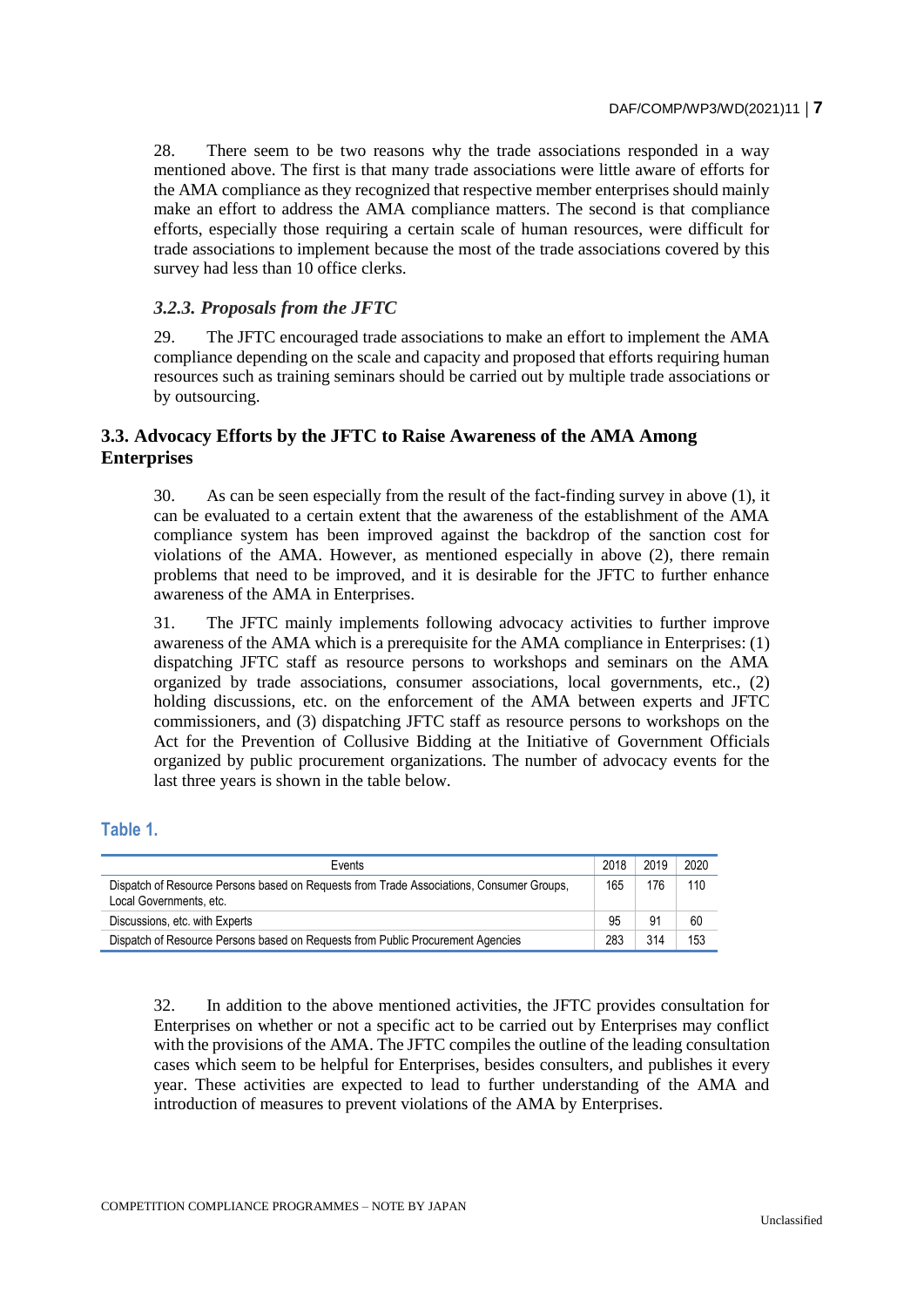# **4. Recent Institutional Developments Concerning the AMA Compliance**

33. In addition to the sanctions against violations of the AMA mentioned in above 2, the JFTC has developed systems to further deter violations of the AMA by introducing procedures to promote enterprises' cooperation to the JFTC's investigation and to impose appropriate surcharges, through a series of amendments of the AMA. Recent developments include (i) introduction of the commitment procedures (2018) and (ii) introduction of the reduction system for cooperation in investigation through the review of surcharge system (2020). The AMA compliance is taken into account in both systems, and the advantages and significance of the AMA compliance in these systems are described as follows.

#### **4.1. Introduction of the Commitment Procedure (2018)**

34. The JFTC introduced the commitment procedure in 2018 in order to resolve competition concerns earlier and to enable the JFTC to resolve cases through cooperation with enterprises. The outline of the procedures is described below.

#### *4.1.1. Flow of the Commitment Procedures*

35. The commitment procedures are carried out in order of (i) a notification by the JFTC informing the availability of the commitment procedure to the enterprise suspected as a violator (hereinafter referred to as the "notified enterprise"), (ii) an application for an approval of commitment by the notified enterprise in which the notified enterprise submits a commitment plan describing its measures to eliminate, or to ensure elimination of, the suspected violation of the AMA and the deadline for their implementation, and (iii) an approval of the commitment plan by the JFTC. In the process (iii), when the JFTC recognizes that the commitment plan satisfies the requirements of "sufficiency of the content of the measures" and "reliability of measures implemented", the JFTC will approve the commitment plan and shall not take any legal measure against the suspected violation and the conducts related to commitment measures. The JFTC must render a decision to rescind the approval of the commitment plan when it finds that the approved commitment measures have not been implemented or that the notified enterprise obtain the approval based on false or wrongful facts.

#### *4.1.2. The AMA Compliance and the Commitment Procedures*

36. In the "Policies Concerning Commitment Procedures<sup>5</sup>" established by the JFTC, "development of a compliance program", such as regular auditing and in-house training of employees, is listed as one of typical examples of commitment measures. This is because it may be necessary to develop a compliance program in some cases, in order to ensure the requirement of "reliability of measures implemented" mentioned in above (A), ensuring the cease of the suspected violation or the confirming that it has already ceased to exist.

5

 $\overline{a}$ 

https://www.jftc.go.jp/en/legislation\_gls/antimonopoly\_rules\_files/policies\_concerning [commitment\\_procedures.pdf](https://www.jftc.go.jp/en/legislation_gls/antimonopoly_rules_files/policies_concerning_commitment_procedures.pdf)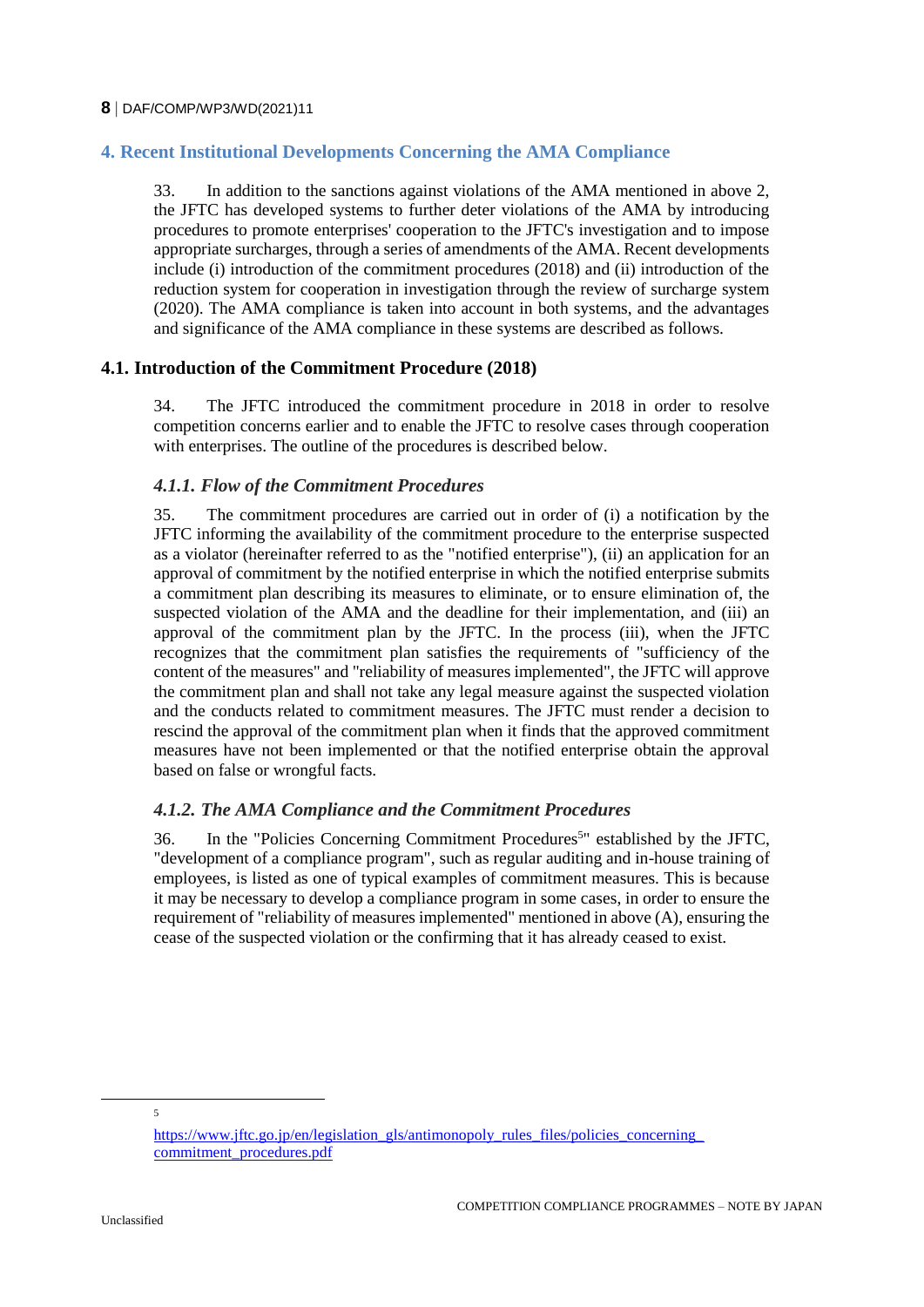# *4.1.3. Commitment Procedures in Actual Cases*

37. The recent cases regarding suspected violations of the Article 19 of the AMA<sup>6</sup>, in which the enterprises submitted a commitment plan and the JFTC approved, are as follows:

- Amazon Japan, who was investigated by the JFTC because its activities (i.e. price reduction, request for economic benefits, unreasonable return of goods, etc. to suppliers in a weaker position in the transaction) were suspected to violate the AMA, made an application for commitment approval. The JFTC, after considering the application, recognized that the commitment plan of Amazon Japan would conform to the requirements and approved it.
- BMW Japan, who was investigated by the JFTC because its activities (i.e. setting a sales target for new BMW vehicles which was difficult to achieve, having dealers agree to the sales target without sufficient discussion and requesting dealers to own new BMW vehicles more than necessary for their business purposes in order to achieve the sales target) were suspected to violate the AMA, made an application for commitment approval. The JFTC, after considering the application, recognized that the commitment plan of BMW Japan would conform to the requirements and approved it.

## **4.2. Introduction of the Reduction System for Cooperation in Investigation through the Review of Surcharge System (2020)**

#### *4.2.1. Background*

38. The JFTC's previous leniency system has the limit concerning enterprises' cooperation to the JFTC's investigation, as the reduction rate of surcharges is calculated uniformly according only to the order of leniency application, regardless of degree of enterprises' cooperation. In order to address this challenge, the reduction system for cooperation in investigation (hereinafter referred to as the "reduction system") was added to the current leniency system in 2020. This has promoted efficient and effective fact finding and investigation process by enhancing the cooperative relationships between enterprises and the JFTC, and has enabled the JFTC to calculate and impose an appropriate amount of surcharges according to the complicated economic environments.

#### *4.2.2. Outline of the the Reduction System*

#### *Reduction Rate*

39. In the reduction system, the reduction rate according to the degree of cooperation is added to the reduction rate according to the order of leniency application (the table below shows applicable reduction rate). The content of the enterprise's cooperation and the total reduction rate are determined based on a consultation and agreement between the enterprise and the JFTC.

40. The enterprise that first applies for leniency before the investigation start date is not subject to the reduction system.

 $6$  Unfair Trade Practices, stipulated in the Article 2, Paragraph (9), Item (y) [Abuse of Superior Bargaining Position] of the Antimonopoly Act.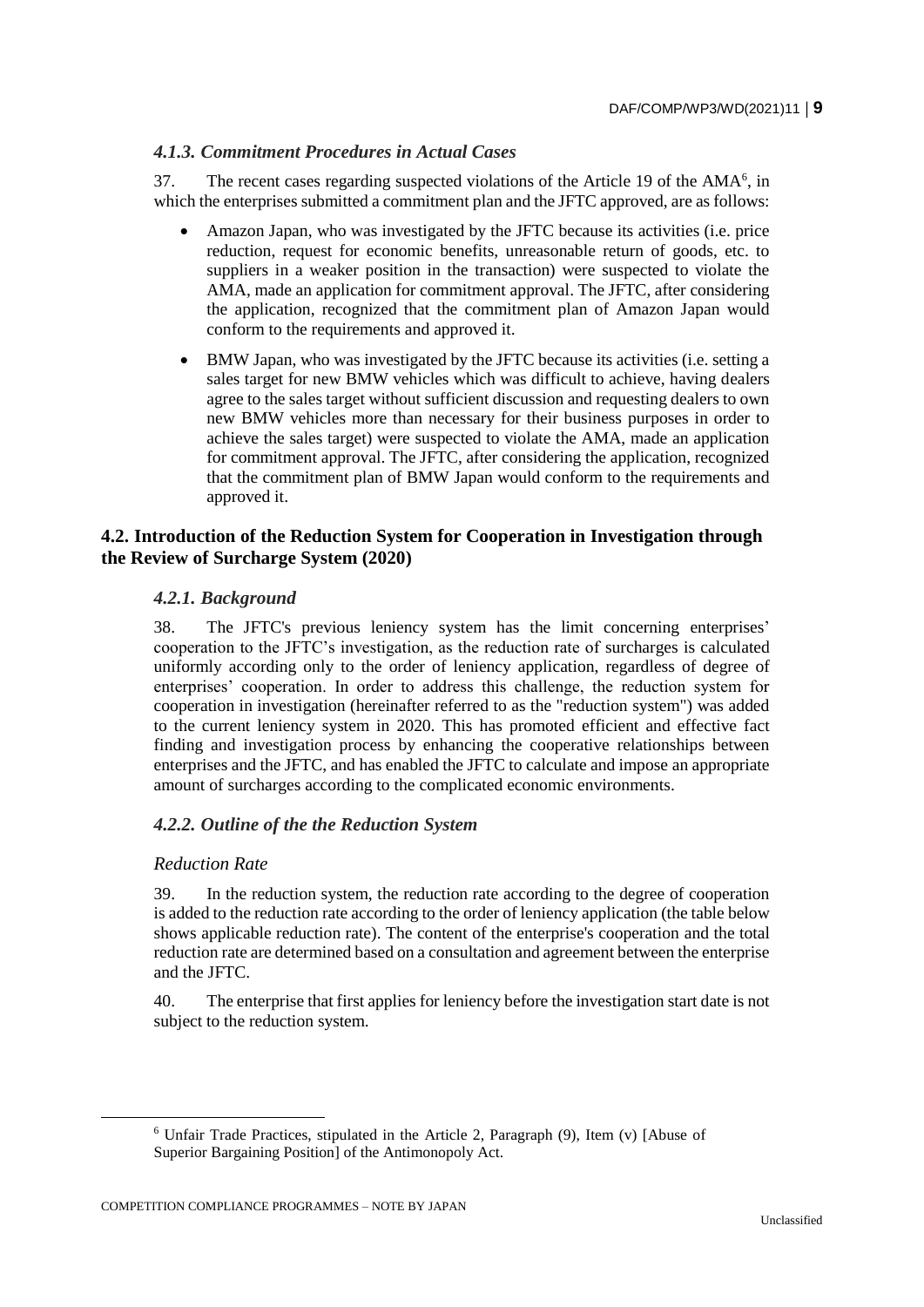# **Table 2.**

| Leniency program                       |                             |                                                                  |       | Reduction system                                         |          | Total          |  |
|----------------------------------------|-----------------------------|------------------------------------------------------------------|-------|----------------------------------------------------------|----------|----------------|--|
| The date of application                | The order of<br>application | Reduction rate according to the order of<br>leniency application |       | Reduction rate according to the<br>degree of cooperation |          | reduction rate |  |
| Before the investigation<br>start date | 1st                         | 100%                                                             | ÷     |                                                          | $\equiv$ | 100%           |  |
|                                        | 2nd                         | 20%                                                              |       | Up to<br>$+40%$                                          |          | Up to $60\%$   |  |
|                                        | 3rd-5th                     | 10%                                                              |       |                                                          |          | Up to $50\%$   |  |
|                                        | 6th and after               | 5%                                                               |       |                                                          |          | Up to $45%$    |  |
| wfter the investigation star<br>date   | Up to $3^7$                 | 10%                                                              | Up to |                                                          |          | Up to 30%      |  |
|                                        | Other than the<br>above     | 5%                                                               |       | $+20%$                                                   |          | Up to 25%      |  |

#### *Flow of the Reduction System*

41. The procedure of the reduction system is carried out in the order of (i) an application for the leniency program by the enterprise that has recognized its violation of the AMA, (ii) consultation and agreement between the JFTC and the enterprise on the content of the enterprise's cooperation and the total reduction rate, and (iii) an actual cooperation of the enterprise.

42. If the enterprise fails to cooperate by the deadline set in the agreement, this system will not be applied.

#### *The AMA Compliance and the Reduction System*

43. It is essential for enterprises to enhance cooperation from their employees in their in-house investigations to detect violations of the AMA, especially in connection with above (b) (i), in order that they can effectively utilize the reduction system and that the reduction system fully functions. In this respect, the JFTC, in order to promote enterprises' development of the AMA compliance program, has presented the following measures.

- Introduction and development of in-house leniency program that allows enterprises to consider mitigating the disciplinary actions against employees who has been involved in a violation of the AMA but has voluntarily made a necessary report on the violation.
- Introduction and development of internal reporting system in order for enterprises to receive reports from their employees concerning the acts that violate laws and internal rules.
- Consideration regarding handling of their employees who have cooperated with the investigation of the JFTC. In order to ensure that the reduction system fully functions, the cooperating employees should not be treated disadvantageously according to their statements, etc. without reasonable grounds.

44. As described above, in order to effectively utilize the reduction system, it is desirable for enterprises to promote the AMA compliance by introducing and developing advanced systems in addition to regular audits.

 $\overline{a}$ 

<sup>7</sup> They can acquire the 10% reduction rate according to the order of leniency application on condition that the total number of applicants (the applicants who applied before the investigation start date are included) is 5 or less.